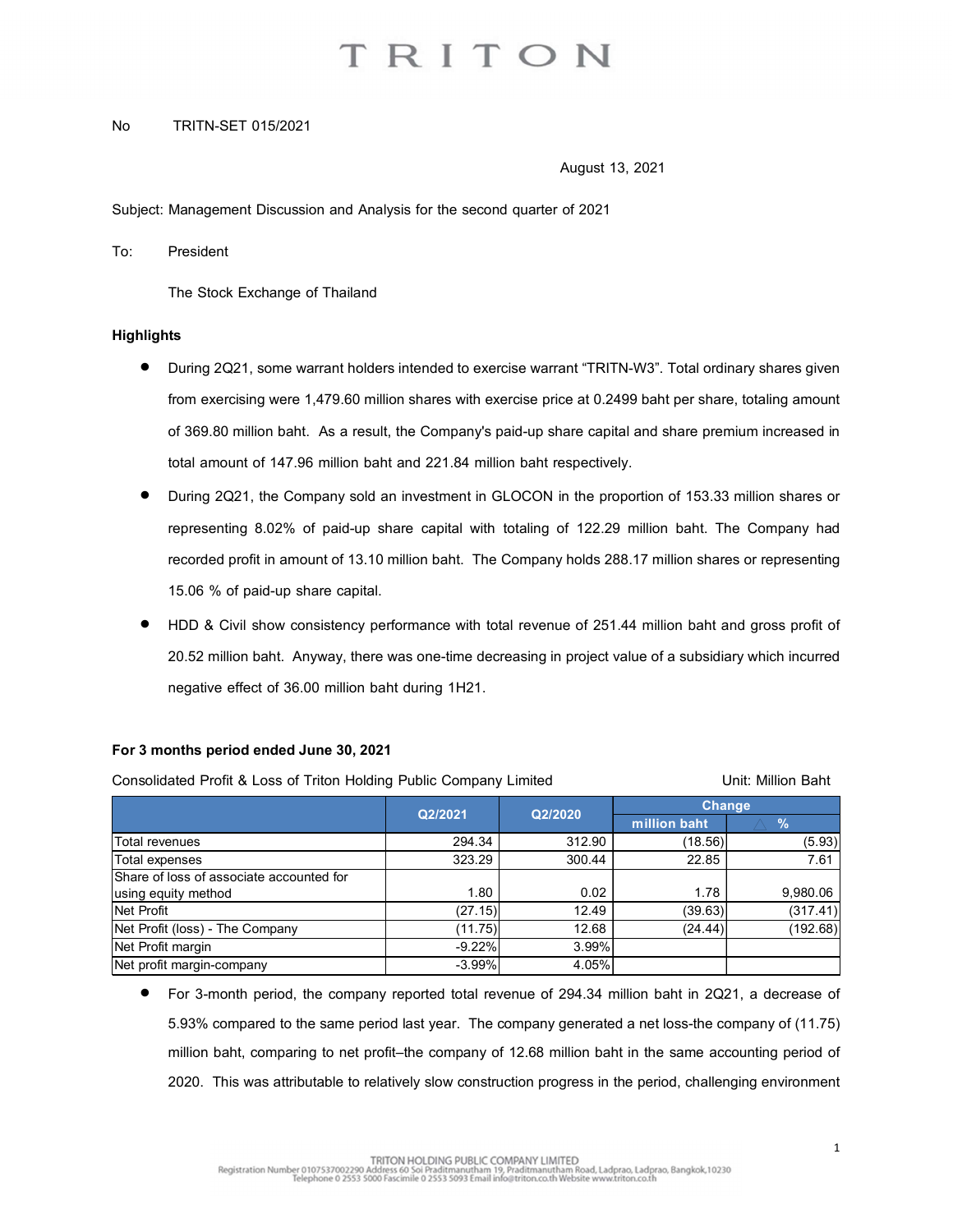### For 6 months period ended June 30, 2021

| TRITON<br>from COVID-19 pandemic on overall of new projects acquiring and one-time decreasing in project-value |
|----------------------------------------------------------------------------------------------------------------|
|                                                                                                                |
|                                                                                                                |
|                                                                                                                |
|                                                                                                                |
|                                                                                                                |
|                                                                                                                |
|                                                                                                                |
| of a subsidiary.                                                                                               |
|                                                                                                                |
|                                                                                                                |
|                                                                                                                |
| For 6 months period ended June 30, 2021                                                                        |
|                                                                                                                |
|                                                                                                                |
|                                                                                                                |
| <b>Total revenues</b>                                                                                          |
|                                                                                                                |
| Total expenses                                                                                                 |
| Share of loss of associate accounted for                                                                       |
| using equity method<br>Net Profit                                                                              |
|                                                                                                                |
| Net Profit (loss) - The Company<br>Net Profit margin                                                           |

 For 6-month period, Triton Holding Public Company Limited ("TRITN") reported total revenue of 484.54 million baht in Q1-Q2/2021, comparing to total revenue of 765.94 million baht in the same period last year. The company generated a net loss-the company of (45.57) million baht, comparing to net profit–the company of 20.50 million baht in the same accounting period of 2020. This was attributable to relatively slow construction progress in the period, challenging environment from COVID-19 pandemic on overall of new projects acquiring and one-time decreasing in project-value of a subsidiary which incurred negative effect of 36 million baht. reported total revenue of 484.54<br>
and in the same period last year.<br>
and in the same period last year.<br>
This was attributable to relatively<br>
COVID-19 pandemic on overall of<br>
bbsidiary which incurred negative<br>
Unit: Millio Revenues 241.72 294.08 (52.37) (1.85)<br>
Revenues 242.72 294.08 (52.47) (17.81) (17.81) (17.81) (17.81) (17.81) (17.81) (17.81) (17.81) (17.81) (17.81<br>
The company generated a net loss-the company of (45.57) million baht in Idle cost on a particular contract 5.62 4.45 1.17 26.29 Finance cost 2.25 0.21 2.04 965.94 Gross profit margin -3.46% 13.36% 1. The Company<br>
1.6.529% 2.83% (66.07) 2.05.<br>
1.company<br>
1.company<br>
1.company<br>
1.company<br>
1.company<br>
1.company<br>
1.company<br>
1.company<br>
1.company<br>
1.company<br>
1.company<br>
1.company<br>
1.company<br>
1.company<br>
1.company<br>
1.company<br>

### **1. Construction Business National State of Exception Construction Baht** Unit : Million Baht

| <b>Construction</b>                | Q2/2021   | Q2/2020 | <b>Change</b> |          |
|------------------------------------|-----------|---------|---------------|----------|
|                                    |           |         | million baht  | $\%$     |
| Revenues                           | 241.72    | 294.08  | (52.37)       | (17.81)  |
| <b>Expenses</b>                    | 250.08    | 254.80  | (4.71)        | (1.85)   |
| Gross profit                       | (8.37)    | 39.29   | (47.65)       | (121.29) |
| Idle cost on a particular contract | 5.62      | 4.45    | 1.17          | 26.29    |
| Finance cost                       | 2.25      | 0.21    | 2.04          | 965.94   |
| Gross profit margin                | $-3.46\%$ | 13.36%  |               |          |

 For 3-month period, Construction business has generated revenues of 241.72 million baht, comparing to revenues of 294.08 in the same period last year, or a decrease of 52.37 million baht or (17.81%). Construction business generated gross loss of (8.37) million baht, comparing to gross profit 39.29 million baht in the same period last year. This resulted mainly from slow progress in ongoing projects both in Horizontal directional drilling projects and Rails and trains projects. Moreover, the new project, ST8, in rail and train business unit was delay starting, and decreasing in project-value of a rail and train projects.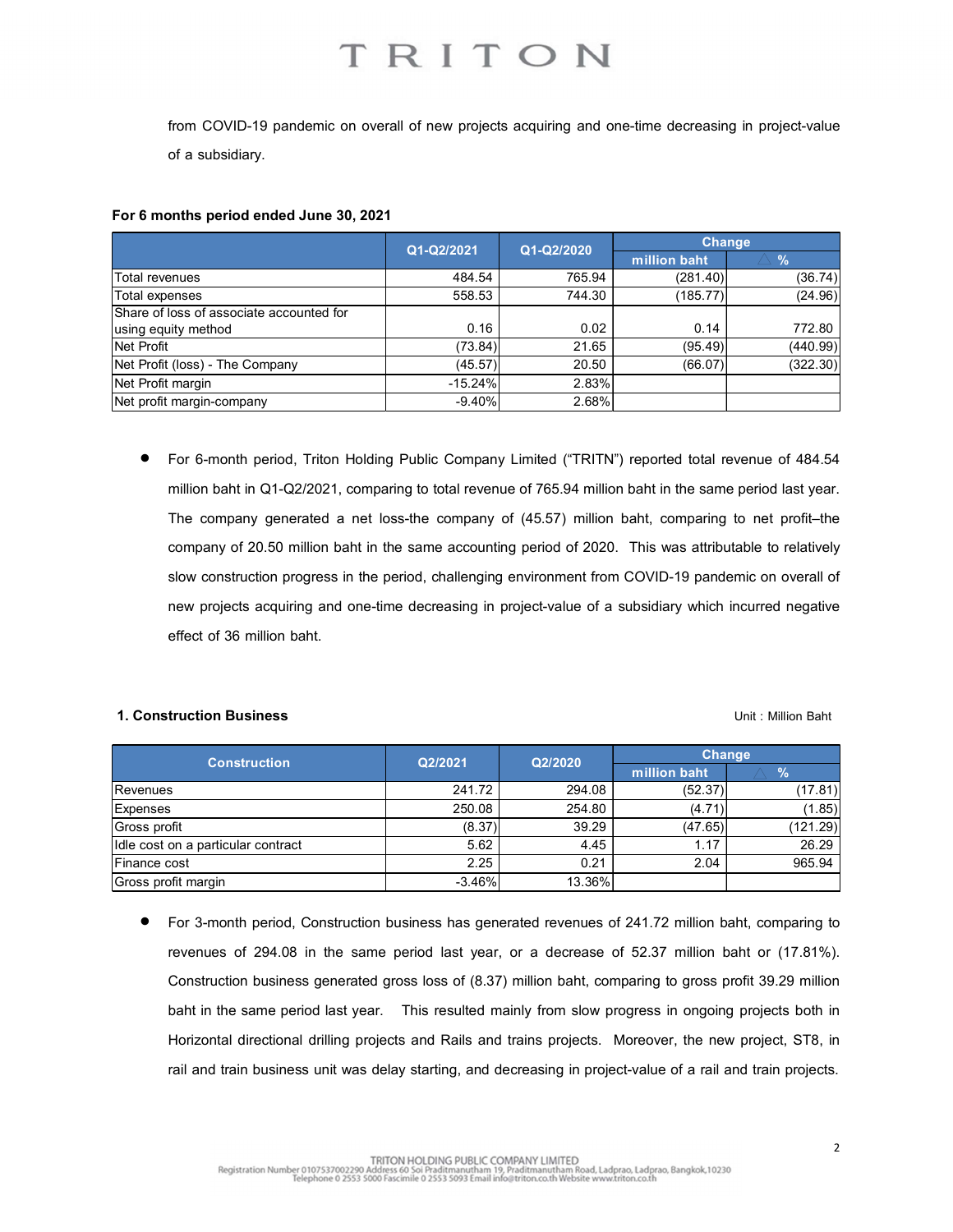|                                                                                                                                                                                                                                                                                                  | TRITON                                                                                                 |              |                        |                           |
|--------------------------------------------------------------------------------------------------------------------------------------------------------------------------------------------------------------------------------------------------------------------------------------------------|--------------------------------------------------------------------------------------------------------|--------------|------------------------|---------------------------|
|                                                                                                                                                                                                                                                                                                  |                                                                                                        |              |                        |                           |
|                                                                                                                                                                                                                                                                                                  |                                                                                                        |              |                        |                           |
|                                                                                                                                                                                                                                                                                                  |                                                                                                        |              |                        |                           |
| <b>Construction</b>                                                                                                                                                                                                                                                                              | Q1-Q2/2021                                                                                             | Q1-Q2/2020   | Change<br>million baht | $\%$                      |
| Revenues                                                                                                                                                                                                                                                                                         | 399.51                                                                                                 | 724.98       | (325.47)               | (44.89)                   |
| Expenses                                                                                                                                                                                                                                                                                         | 417.73                                                                                                 | 648.03       | (230.30)               | (35.54)                   |
| Gross profit                                                                                                                                                                                                                                                                                     | (18.22)                                                                                                | 76.95        | (95.17)                | (123.68)                  |
| Idle cost on a particular contract                                                                                                                                                                                                                                                               | 12.28                                                                                                  | 9.44         | 2.84                   | 30.09                     |
| Finance cost                                                                                                                                                                                                                                                                                     | 4.29                                                                                                   | 0.95         | 3.34                   | 350.02                    |
| Gross profit margin                                                                                                                                                                                                                                                                              | $-4.56%$                                                                                               | 10.61%       |                        |                           |
| For 6-month period, Construction business has generated revenues of 399.51 million baht, comparing to<br>$\bullet$                                                                                                                                                                               | revenues of 724.98, a decrease of 325.47 million Baht or 44.89% compared to the same accounting period |              |                        |                           |
| of 2020. Construction business generated gross loss of (18.22) million baht, comparing to gross profit<br>76.95 million baht in the same period last year. This resulted mainly from one-time decreasing in project<br>value of a subsidiary. Moreover, the new mega project was delay starting. |                                                                                                        |              |                        |                           |
|                                                                                                                                                                                                                                                                                                  |                                                                                                        |              | <b>Change</b>          |                           |
| HDD + civil                                                                                                                                                                                                                                                                                      | Q2/2021                                                                                                | Q2/2020      | million baht           | $\frac{9}{6}$<br>$\wedge$ |
| Revenues                                                                                                                                                                                                                                                                                         | 251.44                                                                                                 | 294.08       | (42.64)                | (14.50)                   |
| Expenses                                                                                                                                                                                                                                                                                         | 230.92                                                                                                 | 254.80       | (23.87)                | (9.37)                    |
| <b>Gross Profit</b>                                                                                                                                                                                                                                                                              | 20.52                                                                                                  | 39.29        | (18.77)                | (47.78)                   |
| Idle cost on a particular contract<br>Finance cost                                                                                                                                                                                                                                               | 5.62<br>0.69                                                                                           | 4.45<br>0.21 | 1.17<br>0.48           | 26.29<br>228.53           |

|                                                                                                                                                                                                                                                                                                  |            |            | <b>Change</b>                                                                                          |               |
|--------------------------------------------------------------------------------------------------------------------------------------------------------------------------------------------------------------------------------------------------------------------------------------------------|------------|------------|--------------------------------------------------------------------------------------------------------|---------------|
| <b>Construction</b>                                                                                                                                                                                                                                                                              | Q1-Q2/2021 | Q1-Q2/2020 | million baht                                                                                           | $\frac{9}{6}$ |
| Revenues                                                                                                                                                                                                                                                                                         | 399.51     | 724.98     | (325.47)                                                                                               | (44.89)       |
| Expenses                                                                                                                                                                                                                                                                                         | 417.73     | 648.03     | (230.30)                                                                                               | (35.54)       |
| Gross profit                                                                                                                                                                                                                                                                                     | (18.22)    | 76.95      | (95.17)                                                                                                | (123.68)      |
| Idle cost on a particular contract                                                                                                                                                                                                                                                               | 12.28      | 9.44       | 2.84                                                                                                   | 30.09         |
| Finance cost                                                                                                                                                                                                                                                                                     | 4.29       | 0.95       | 3.34                                                                                                   | 350.02        |
| Gross profit margin                                                                                                                                                                                                                                                                              | $-4.56%$   | 10.61%     |                                                                                                        |               |
|                                                                                                                                                                                                                                                                                                  |            |            | revenues of 724.98, a decrease of 325.47 million Baht or 44.89% compared to the same accounting period |               |
| of 2020. Construction business generated gross loss of (18.22) million baht, comparing to gross profit<br>76.95 million baht in the same period last year. This resulted mainly from one-time decreasing in project<br>value of a subsidiary. Moreover, the new mega project was delay starting. |            |            |                                                                                                        |               |
|                                                                                                                                                                                                                                                                                                  |            |            | <b>Change</b>                                                                                          |               |
| HDD + civil                                                                                                                                                                                                                                                                                      | Q2/2021    | Q2/2020    | million baht                                                                                           | $\frac{9}{6}$ |
| Revenues                                                                                                                                                                                                                                                                                         | 251.44     | 294.08     | (42.64)                                                                                                | (14.50)       |
| Expenses                                                                                                                                                                                                                                                                                         | 230.92     | 254.80     | (23.87)                                                                                                | (9.37)        |
| <b>Gross Profit</b>                                                                                                                                                                                                                                                                              | 20.52      | 39.29      | (18.77)                                                                                                | (47.78)       |
| Idle cost on a particular contract                                                                                                                                                                                                                                                               | 5.62       | 4.45       | 1.17                                                                                                   | 26.29         |
| Finance cost                                                                                                                                                                                                                                                                                     | 0.69       | 0.21       | 0.48                                                                                                   | 228.53        |

- Oil and gas infrastructure construction to northern area Project (98.73% progress)
- Underground Piping Construction and Electrical Conduit Installation Project under Chao Phraya river with Metropolitan Electricity Authority (100% progress)
- Pipe Jacking Construction Contract under Highway No. 304, Pak Kret District Chaeng Watthana Government Center (18.45% progress)
- Oil and gas infrastructure construction to north east area Project (82.44% progress)

Civil engineering construction generated revenue of 7.52 million baht in 2Q21. The construction works consist of the Train Station and U-turn Overpass Crossing over Double-track Railway Projects in the southern part of Thailand. The company had recognized revenue from Civil engineering construction project amounting to 93.70% of the total project value with the remaining project backlog of 20.38 million Baht.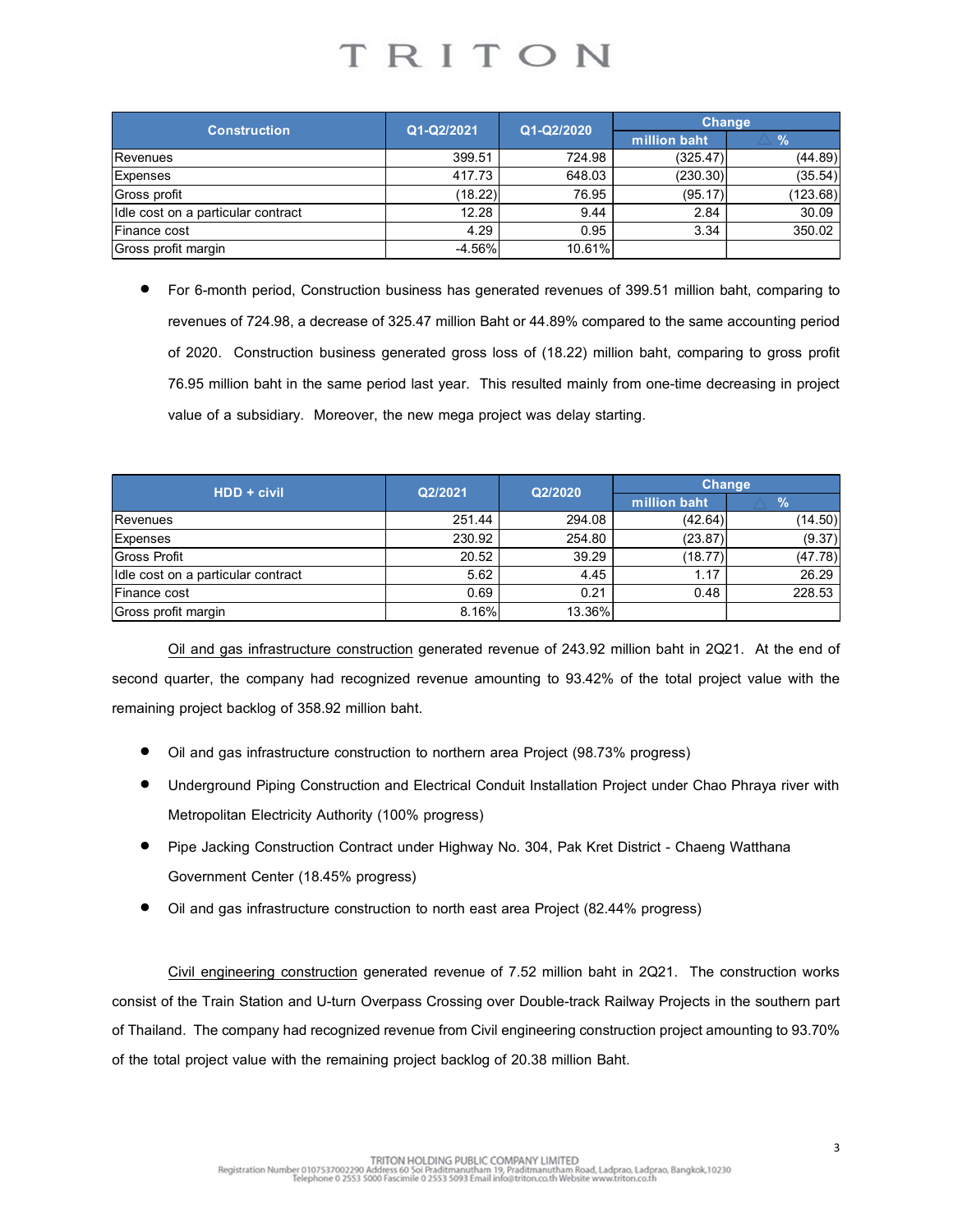## TRITON

Train and Railway systems and construction On July 1, 2020, Triton Engineering and Construction Company Limited, a subsidiary of the company, acquired 65% of ordinary shares of Trans Thai Railway Company Limited (TTR). Train and Railway systems and construction generated revenue of 8.76 million baht. Anyway, there are one-time decreasing in project-value which incurred negative effect of (36.00) million baht during 1H21. At the end of the second quarter, TTR had recognized revenue amounting to 40.44% of the total project value with the remaining project backlog of 505.5 million baht. The new awarded project, double track rail & train or ST8, of 337 million baht was not start major construction in the period.

### 2. Power Business

On February 17, 2020, Triton Power Co., Ltd., a subsidiary of the company, acquired 75% of ordinary shares of Aukkrarawat Renewable Energy Power Plant Company Limited (AKP). The power plant is under Power Purchase Agreement (PPA) with Provincial Electricity Authority (PEA) of 4.9 megawatts. Now, the construction was completed.

For 3-month period, Power business generated revenue of 22.02 million baht, increase by 16.97 million baht or increase 335.43%. Power plant business generated gross-profit(loss) of (5.52) million baht, which lower than expected because i) electricity outputs were lower than plan which mainly resulted from the plant maintenance at Nongree power plant and the plant improvement at Aukkrarawat power plant. ii) Vinasses logistic cost increasing. Anyway, the power plants already change vinasses sourcing plan and pay attention to both distance and quality of vinasses. quired 75% of ordinary shares of<br>
r plant is under Power Purchase<br>
the construction was completed.<br>
ncrease by 16.97 million baht or<br>
or million baht, which lower than<br>
d from the plant maintenance at<br>
vinasses logistic c **P. Devier Business**<br>
On February 17, 2020, Trition Power Co., Ltd., a subsidiary of the company, acquired 75% of ordinary shares of<br>
Aukkrarawat Renewable Energy Power Plant Company Limited (AKP). The power plant is under Chenter Business<br>
Chenter Theorem (PPA) with Provincial Electricity, authorities (AKP). The power plant is under Power Purchase<br>
Authorities Authority Power Plant Company Limited (AKP). The power plant is under Power Purch on February 17, 2020, The Comparison (C., Lu., a substanty of the comparison), adquired 75% of orthonous States of<br>Agreement (PPA) with Provincial Electricity Advitority (PEA) of 4.9 megawatts. Now, the construction was co Power Q2/2021 Q2/2020 Change orease by 16.97 million baht or<br>
) million baht, which lower than<br>
d from the plant maintenance at<br>
Vinasses logistic cost increasing.<br>
on to both distance and quality of<br>  $\begin{array}{r} \text{Change} \\ \text{million bath} \\ \hline 16.97 \\ 17.81 \\ \hline 10.85 \text$ For 3-month period, Power business generated revenue of 22.02 million baht, increase by 16.97 million baht or<br>
ncrease 335.43%. Power plant and the plant improvement at Aukkrarawit power plant. In Vimasses logitic cost in

| <b>Power</b> | Q2/2021   | Q2/2020   | <b>Change</b> |        |
|--------------|-----------|-----------|---------------|--------|
|              |           |           | million baht  | %      |
| Revenue      | 22.02     | 5.06      | 16.97         | 335.43 |
| Expenses     | 27.54     | 9.73      | 17.81         | 183.02 |
| Gross profit | (5.52)    | (4.67)    | (0.85)        | 18.10  |
| Finance cost | 3.07      | 0.80      | 2.27          | 284.34 |
| Gross profit | $-25.06%$ | $-92.41%$ |               |        |

### 3. Other Revenues

| Other income | Q2/2021 | Q2/2020 | Chanɑe       |               |  |
|--------------|---------|---------|--------------|---------------|--|
|              |         |         | million baht | $\Omega$<br>ω |  |
| Other income | 30.14   | 12.47   | 17.67        | 141.64        |  |

For 3-month period, other revenues were 30.14 million baht, significantly increased by 141.64% or by 17.67 million Baht from the same period last year mainly from revenues from profit from selling of profit from sale of investment in an associate and selling of unused assets and machine & equipment rental income.

### 4. Financial Position and Statement of Cash Flows Unit : Million Baht